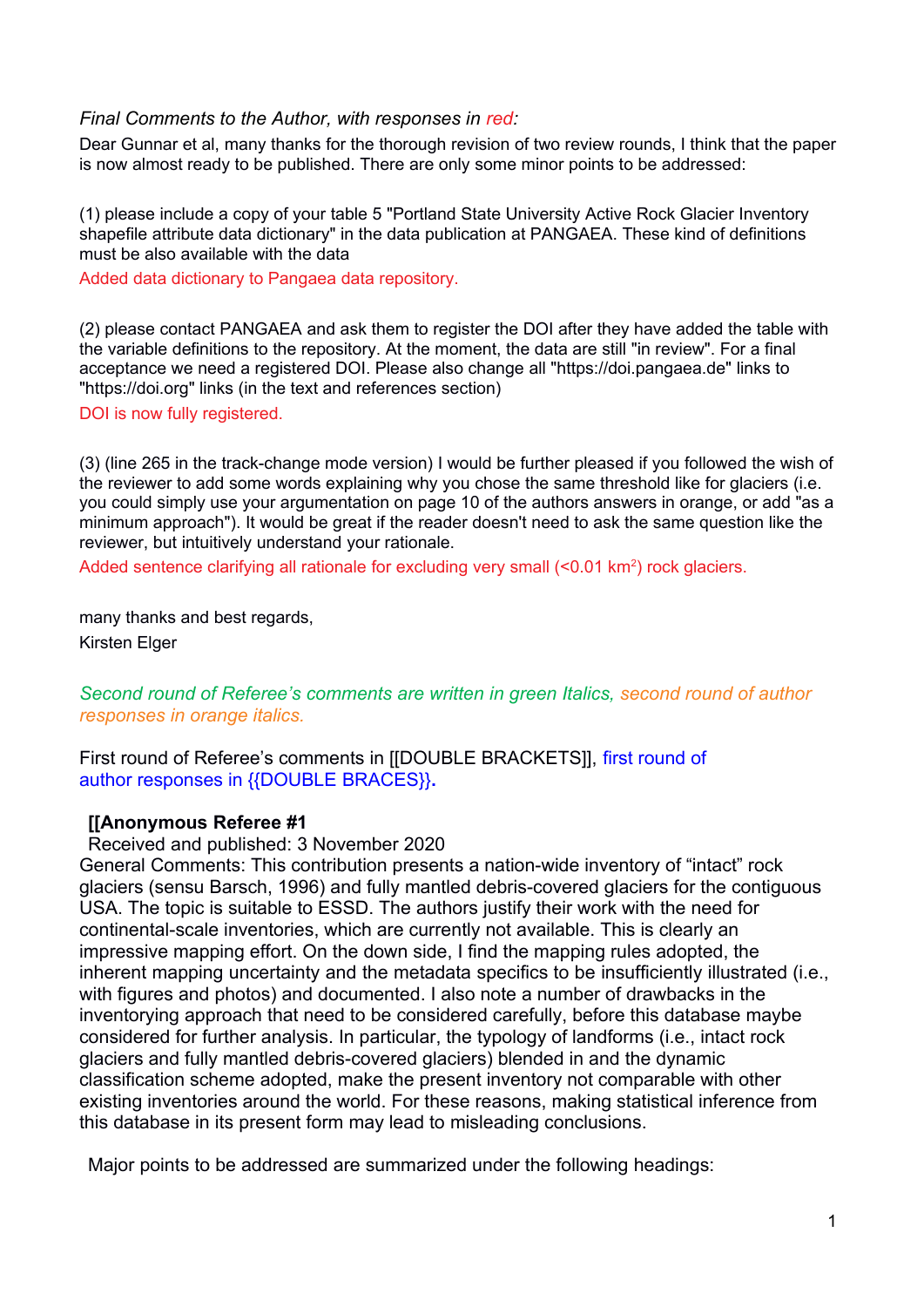1. Rock glaciers and debris-covered glaciers: Although I agree that making a clearcut distinction between rock glaciers and debris-covered glaciers in some cases is subject to large uncertainties, which can only be resolved with direct geophysical investigation, a number of morphological features are known to be distinctive of debris-covered glaciers. These include, but are not limited to, the presence of crevasses with exposed ice, ice cliffs, abundant thermokarst and supraglacial lakes, supraglacial streams, outflow breaches. In this regard, adding some sample images showing which kind of debris-covered glaciers were excluded from the inventory would help the reader a lot. I suggest that the authors add a field in the PSURGI attribute table indicating whether a given polygon is a rock glacier, a debris-covered glacier, or uncertain i.e., when they are unable to distinguish between the two.]]

{{Thank you for highlighting an ambiguity be believed was clear; extensive text has been added to the revised manuscript to reassure readers that very few, if any, debriscovered glaciers are likely to have been inadvertently included. All features were visually reviewed once more and 11 were deleted from the inventory as being likely debriscovered glaciers. Additionally, we have adopted a clear distinction throughout that the focus of this inventory is active rock glaciers. Of the features distinctive of debris-covered glaciers you list, none were observed on features that had not already been excluded from the inventory for having expansive bare glacial ice in their accumulation zones. Original manuscript text clearly identifies "fully mantled debriscovered glaciers" as those which may inadvertently be included in the inventory, and clarifies that we followed previous studies and "omit features with expansive bare glacial ice in their accumulation zones as those are clearly debris-covered glaciers" (section 2.2). Additionally, and by definition, any debriscovered glacier that is "fully mantled" with regolith would not appear to have any crevasses with exposed ice or ice cliffs visible in all but the very highest resolution satellite imagery (i.e., sub-meter resolution) which is not widely and freely available, and was not used to create this inventory. As no discrimination between "fully mantled debris-covered glaciers" inadvertently included (i.e., fully mantled debris-covered glaciers that lack expansive surfaces of exposed ice in their accumulation zones or obvious supraglacial lakes/streams) can be confidently made though surface analysis alone given data limitations, no additional attribute data will be added. The operative term in describing how we addressed "ambiguous" debris covered glaciers is "fully mantled", and hopefully that is made clear in the revised text.}}

### *I am happy with such changes, thank you for addressing this point in the revised manuscript.*

[[2. Degree of activity classification scheme: The dynamic classification scheme adopted in PSURGI subdivides intact rock glaciers into three classes: highly, intermediately, and minimally active. This approach makes PSURGI not immediately comparable with most of existing inventories around the world, which discriminate intact rock glaciers into inactive (i.e., no front movement) and active landforms (Barsch, 1996).

Recent mapping tests in Northern Tyrol have shown that distinction between active and inactive rock glaciers is subject to high uncertainty, and that inactive rock glaciers (those that supposedly should move more slowly) displayed large disagreement among a pool of international, experienced mappers (Brardinoni et al., 2019). In this context, subdividing intact rock glaciers into three categories (as opposed to the classical two) appears unreliable. Along these lines, PSURGI approach to dynamic classification seems contradictory: on one hand it is stated that visual interpretation of imagery does not afford distinction between rock glaciers and debris-covered glaciers, on the other hand, this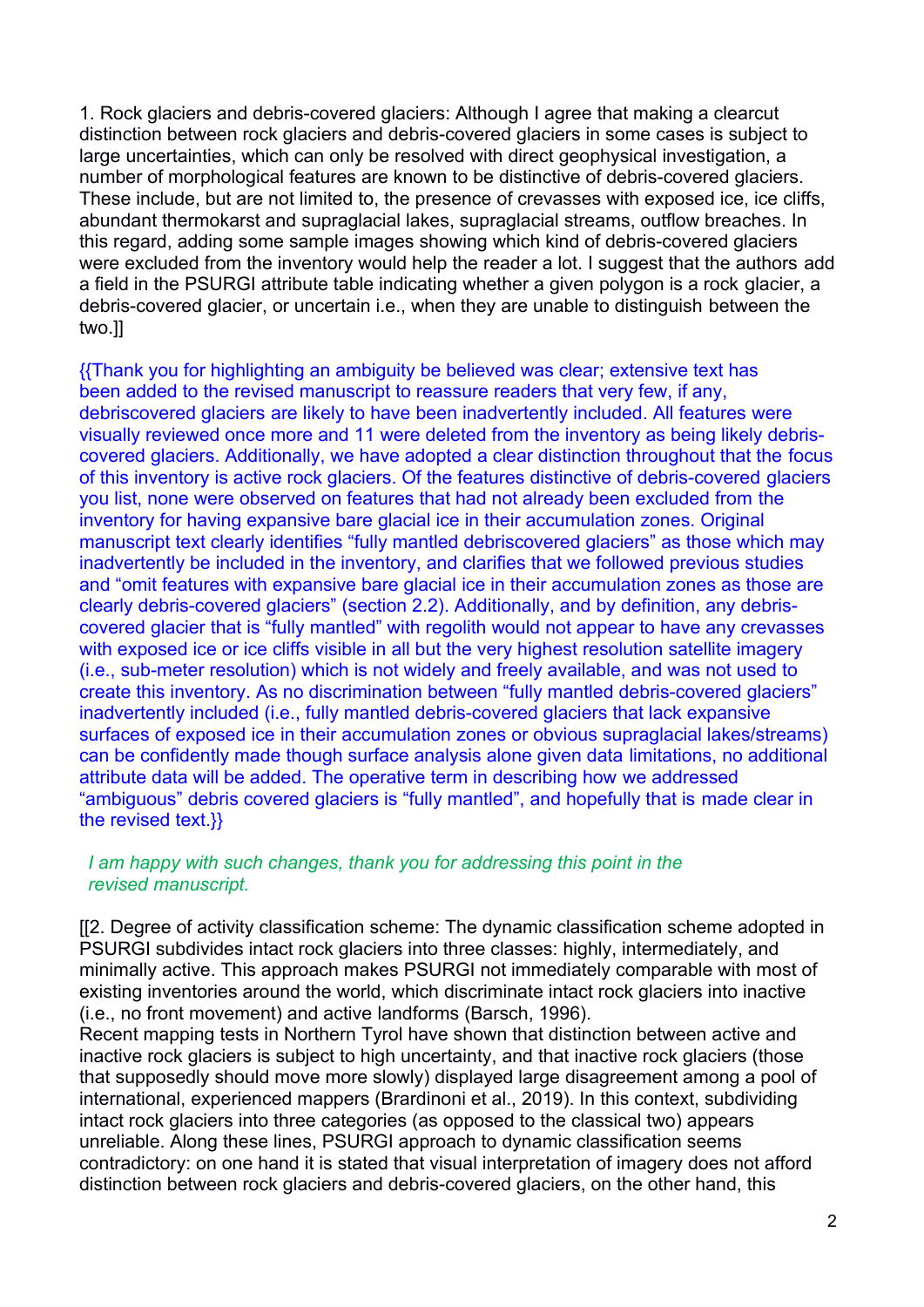same procedure would allow to discriminate three subtypes of intact rock glaciers. I believe that this type of fine distinction could be achieved reliably only with the aid of InSAR technology. For the reasons outlined above, I suggest that the authors revert their dynamic classification scheme for intact rock glaciers to the classical one (i.e., active and inactive).]]

{{We believe this inventory can indeed be readily and directly compared with any other inventories that identify "active" rock glaciers, provided those inventories also took the care to either provide an "active/inactive" attribute in any spatial data made available, or discriminate "active/inactive" features in their statistical analysis. We believe all features included in the inventory to accurately be described as "active" (i.e., exhibiting at least some flow annually), and are unaware of a universally accepted non-zero movement threshold that discriminates "active" from "inactive" rock glaciers.

*It is important that the authors define what they mean by active, inactive and relict rock glaciers, providing reference to papers where such definitions are formulated. By far, the international reference for the qualitative visual classification of rock glacier degree of activity in inventories remains that consolidated in Barsch (1996). In there, authors will find what is meant by active (e.g., front downslope movement), inactive (no detectable front movement but vertical and/or downslope deformation possible on other parts of the rock glacier) and relict (no detectable deformation) rock glaciers, including thresholds of detectable motion, as well as vertical (e.g., subsidence) or downslope deformation (e.g., front motion). If the authors are not happy with Barsch (1996), they should provide alternative references applicable to regional, remotely-derived rock glacier inventories.*

*Please consider that the foremost application of rock glacier inventories lies in their ability to provide independent information on the spatial distribution of mountain permafrost, to test and refine existing permafrost maps or build new ones (e.g., Boeckli et al., 2012; Schmid et al., 2015). These studies, which rely on Barsch's classification scheme, subdivide rock glaciers into intact (active and inactive) and relict. The former landforms suggest local permafrost occurrence and the latter exclude it. Following this logic, an inventory including active rock glaciers only, would not be able to serve this permafrost- oriented goal. This is fine, as long as the authors are willing to mention this limitation and consider adding reference to:*

*Boeckli L, Brenning A, Gruber S, Noetzli J. 2012. Permafrost distribution in the European Alps: calculation and evaluation of an index map and summary statistics. The Cryosphere 6(4): 807–820.*

*Schmid MO, Baral P, Gruber S, Shahi S, Shrestha T, Stumm D, Wester P. 2015. Assessment of permafrost distribution maps in the Hindu Kush Himalayan region using rock glaciers mapped in Google Earth. The Cryosphere 9(6): 2089–2099.*

*Thank you for the suggested references, all have been added. We have identified the definitions proposed by Barsch (1996) as those we employ and agree with, and have made specific reference to limitations of applying our active rock glacier inventory to validating permafrost area models as in Boeckli et al. 2012 and Schmid et al. 2015.*

Numerous widely-cited rock glacier inventories use a variety of classification systems containing anywhere from six classes to a single class; two classes is by no means a global standard, and among those that do use two classes the specific class definitions and classification rules occasionally vary to a degree precluding direct comparison from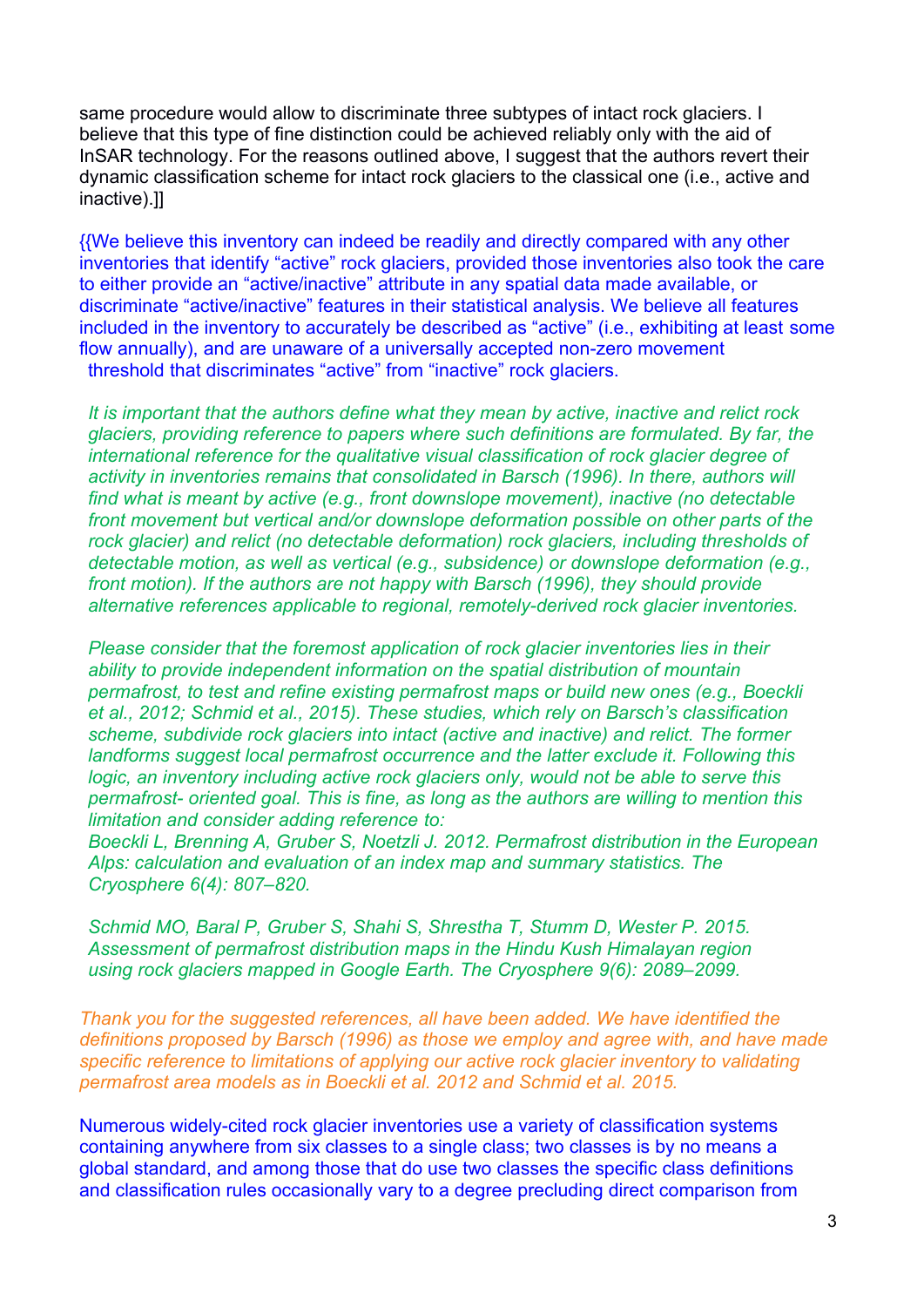one inventory to another. We agree InSAR or equivalent technology would be necessary if our classification system was quantitative and attempted to estimate actual flow rates, but the three-class system we employ is purely qualitative, based primarily on prevalence of ridge and swale surface banding and oversteepened terminal and lateral slopes. Ridge and swale surface banding is widely accepted to be the result of differential flow rates (i.e., absent from rock glaciers that are not presently or recently flowing), while oversteepened terminal and lateral slopes are widely accepted to be the result of cementing by flow motivated by the deformation of interstitial ice. We agree that there is much uncertainty and disagreement with respect to classifying rock glaciers, and state as much numerous times throughout the paper, but believe that our threeclass system offers valuable flexibility to rock glacier researchers. Those more interested in active rock glaciers exhibiting the highest degree of classification certainty can focus on Class 1 features, while those more interested in probably currently active, though possibly recently inactive, rock glaciers and willing to accept a slightly lower degree of classification certainty can focus on Class 3 features.}}

*The new paragraph added in the introduction (lines 71-87) does not solve the classification question raised in the first round of review. In the new text, the term relict was replaced with inactive, as if these two were synonyms (i.e., line 72, but also in the last part of section 4.2: line 347). This is going to create confusion in the international audience.*

*Please state that PSUARGI does not include, for as much as possible, relict and inactive rock glaciers. In this context, it is important to corroborate inherent uncertainty in this kind of visual-based differentiation by referring to previous studies that have quantitatively evaluated and discussed this point, for example:*

*Schmid MO, Baral P, Gruber S, Shahi S, Shrestha T, Stumm D, Wester P. 2015. Assessment of permafrost distribution maps in the Hindu Kush Himalayan region using rock glaciers mapped in Google Earth. The Cryosphere 9(6): 2089–2099.*

*Brardinoni F, Scotti R, Sailer R, and Mair V. 2019. Sources of uncertainty and variability in rock glacier inventories. Earth Surface Processes and Landforms, 44, 2450-2466.*

*On the question of PSUARGI classification of active rock glaciers into three subclasses, please see also reply to detailed comment further down in this review.* 

*Thank you for the suggested references, all have been added. Throughout the manuscript we have repeatedly stressed that we only attempted to inventory active rock glaciers, and deliberately sought to exclude both inactive and relict rock glaciers. We have made very clear what definition of "active" we employ, and exactly how we identified them based on specific features not generally present on inactive or relict rock glaciers. As all rock glacier researchers well understand, no two image analysts will ever perfectly agree in their interpretation of aerial imagery and subsequent classification of rock glaciers identified. We have repeatedly stressed that certainty in rock glacier classification can only be attained through detailed field investigation, but have laid out a clear methodology that agrees with numerous other inventories for discriminating active rock glaciers from both inactive and relict rock glaciers. As you well know, and as in many of the references you have suggested and we have included also attest, discriminating between inactive and relict rock glaciers from aerial image classification alone is virtually impossible. Given the clarity and specificity of the characteristics of the active rock glaciers included in the inventory, and the numerous direct statements that we deliberately exclude inactive and relict rock glaciers, we do not see*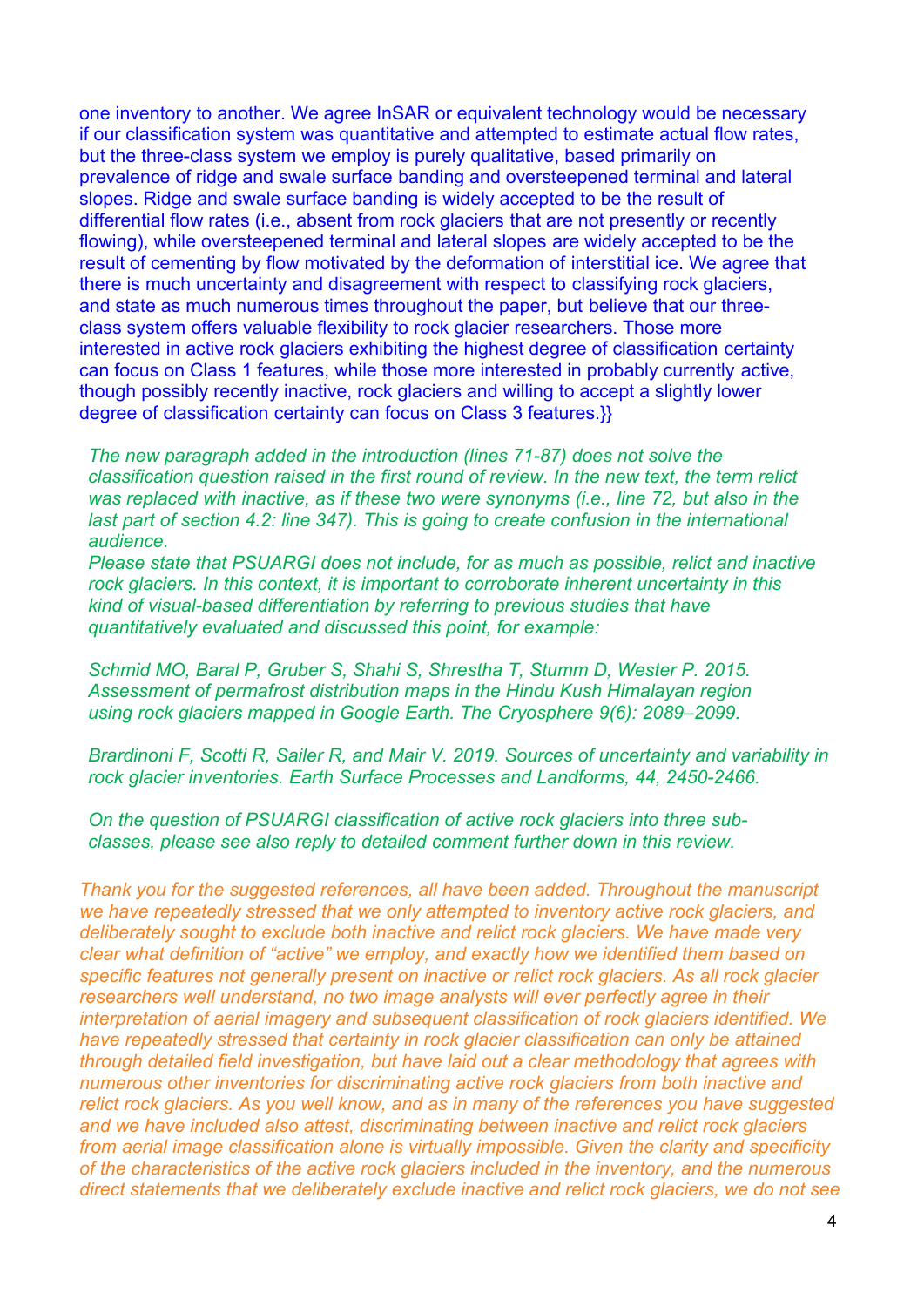*the need to add copious additional text defining types of rock glaciers explicitly not included in the inventory. Readers of this paper, and those who use the geospatial inventory, will not be confused by any inadvertent conflation of inactive and relict rock glacier definitions because the inventory quite explicitly only includes well defined, and confidently identifed, active rock glaciers.*

[[3. Completeness: The question of inventory completeness is only brushed upon. A similar large-scale inventory should be coupled by a systematic testing on the variability and uncertainty among mappers involved in the inventory. For example, Google Earth Imagery, when not complemented by LiDAR-derived hillshades and high-resolution orthophoto mosaics has been shown to yield incomplete rock glacier detection, especially due to poor distinction between adjacent coalescing lobes (Brardinoni et al., 2019). In this context, the question of complex multi-lobe (or polymorphic) rock glaciers and the way in which these morphologies were mapped is not addressed. No example was provided. Any geomorphologist familiar with rock glacier mapping is aware of the inherent uncertainties associated with an inventory, yet the authors depict PSURGI as greatly accurate. Please consider tuning down some sentences in that section.]]

{{As in the paper you reference, the systemic testing of classification variability we performed (Section 4.2) showed slightly less agreement among analysts from most active to least active features, but just as in the paper you reference, the systemic testing of classification variability we performed showed broad agreement for all three feature classes. Additionally, our inventory was compared to three other smaller regional inventories and showed high levels of agreement with each of them. We agree LiDARderived DEMs would likely increase the accuracy of this inventory, but LiDAR is not available for the vast majority of the study area. Text has been added to the manuscript to describe how we addressed multi-lobate rock glaciers (i.e., we link distinct accumulation zones to distinct rock glaciers), though it is worth noting that there is little agreement among rock glacier researchers on which features to focus on when classifying multilobate rock glaciers, or exactly when two adjacent lobes with a common accumulation zone should be considered two distinct rock glaciers. We are uncertain exactly which section you are referring to in your request that we "tune down some sentences in that section", but both the comparisons to other regional inventories and the comparisons to classifications between analysts support the conclusion that our active rock glacier inventory is indeed quite accurate. Regardless, additional text has been added to revised manuscript to further clarify uncertainties and limitations.}}

*Thank you for adding more text on this point. As per previous comment, clarifying what is intended by active, inactive and relict will help comparison with prior studies conducted in section 4.2 (i.e., Janke, 2007; Millar and Westfall, 2008; Liu et al., 2013).*

#### *In lines 348-350, the authors state:*

*"The 2013 California study (Liu et al., 2013) reported 67 "active" rock glaciers, a subset of features identified in the 2008 study and the category in that study most similar to our Class 1 classification criteria, while we identified 88 active rock glaciers in largely the same study region."*

*I* see a count difference of 21 units between PSUARGI and those mapped by Liu et *al., 2013. Please clarify.*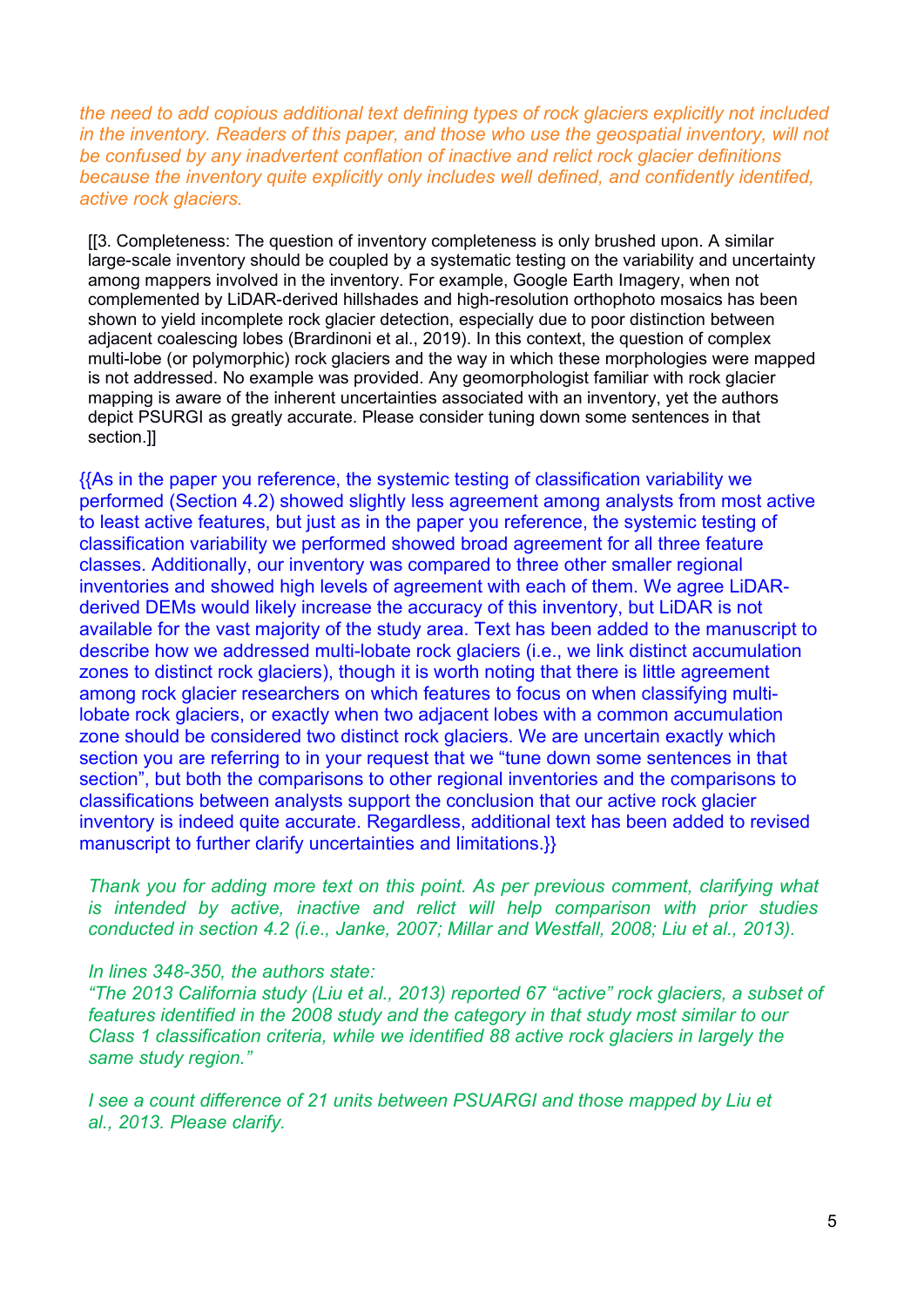*As per prior comment, making direct reference to existing studies that have documented operator-based uncertainty will be useful for providing broader international context to section 4.2.*

*Like many other widely cited and well received rock glaciers inventories that do not use the active, inactive and relict classes, neither Liu et al. 2013 nor Millar and Westfall 2008*  employed that classification scheme. Hopefully the IPA rock glacier action group, or some *other body, will be able to provide the rock glacier research community with widely accepted guidelines for rock glacier inventories, but in recent decades through today, the active, inactive and relict classes are far from universally employed. As previously noted, numerous widely-cited rock glacier inventories use a variety of classification systems containing anywhere from six classes to a single class. With regards to comparison to Liu et al., we believe fewer rock glaciers were identified in that study because the main identification tool (InSAR) has numerous limitations based on speed, size and orientation of the primary rock glacier flow vector relative to the satellite sensor orientation, as described in that paper. We have added numerous citations to Brardinoni et al. 2019 to highlight uncertainty, as well as previous citations that also make the same point.* 

[[4. Rock glacier delineation (mapping rules): No specific description of the mapping rules applied in PSURGI is provided, and only vague wordy descriptions are given. For example, one of the most problematic issues when delineating a rock glacier polygon is typically represented by the extent of the rooting zone, which borders the upper end of a rock glacier. In the manuscript, I could not find which mapping rule has been applied to delineate the upper end of rock glaciers and exclude the rooting zone (assuming this was excluded from the mapped polygons). In Figure 1, class 2 example, the upper end of the polygon cuts across flow lines, following no apparent discontinuity in curvature or roughness. Was the mapping confidence consistent across the entire perimeter of this polygon? Overall, the three examples provided in Figure 1 do not struck me for being indicative of accurate mapping. Please add more examples and/or refine the outlines of the current ones.]]

{{Since the three-class system we employ is purely qualitative, the mapping rules are also qualitatively described (Section 2.2). Despite your characterization of these mapping rules as "vague", these were the same rules described verbatim to the five independent analysts who systemically, and in isolation, tested our classification rules, which resulted in broad agreement between analysts for all three classes. With respect to rooting zone extents, we focused on sharp changes in slope, "from the steep slopes of exposed bedrock and unconsolidated talus in the rock glacier accumulation zone to the more gentle slope of the main body of the ice-thickened rock glacier". Text has been added to the manuscript to describe identification of upper rock glacier boundaries where exposed bedrock was not present as less confidently delineated than sharp lateral and terminal boundaries. The Class 2 example boundary in original Figure 1 (updated to Figure 2) does not cross any flow lines. Copious flow lines, which generally trend perpendicular to the fall line, are visible at the lower end of the rock glacier, but none are visible at the upper end. These three examples are broadly representative of the three inventory class delineations overall and will not be edited or replaced.}}

*Up to the authors. Any reader will be able to make her/his own personal judgement on outlining accuracy based on the examples provided in Figure 2. In both class-2 examples provided, the polygon outline cuts across flow lines.*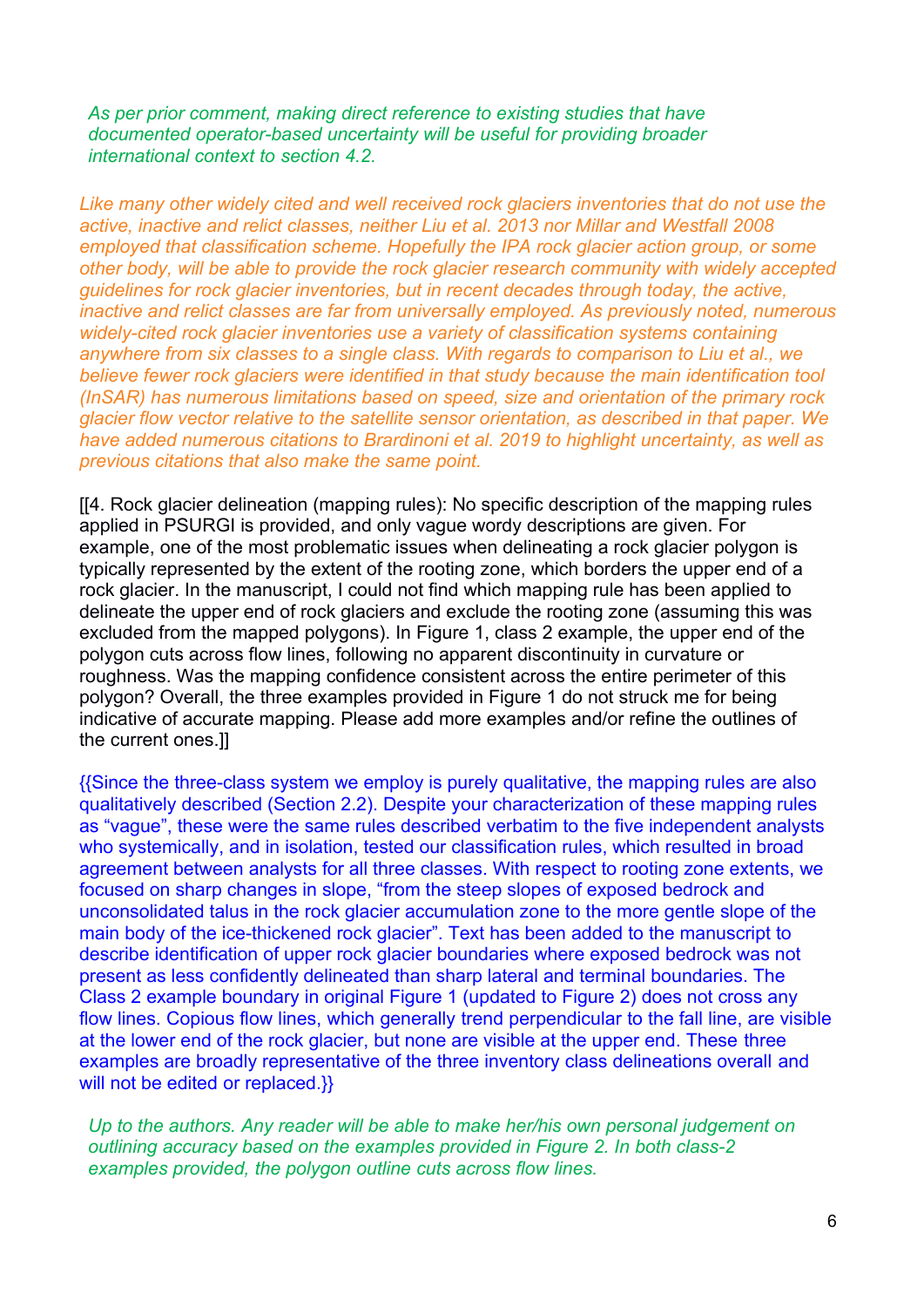*Flow lines in a rock glacier are those indicating the (current or former) downward direction of debris transfer operated by creep, from the rooting zone towards the front. Lines transversal to the flow form the so-called ridge and furrow topography.*

*Again, we disagree that any of the polygon outlines in Figure 2 cross any flow lines, and absent specific annotations are unable to identify your assertion that they do. In Figure 2 the same rock glaciers and polygon outlines are shown in plan view (top) and oblique upslope view (bottom); there is only one example for each class. Assuming you are referencing talus to the north of the class 2 example (above the rock glacier in plan view, to the right of the rock glacier in oblique upslope view), it was deposited by rock slides, not by downslope creep.* 

[[5. Metedata: A database submitted for publication should come with well-documented metadata, including; i) A list of attributes in table format (i.e., the attribute table in the shapefile includes the dynamic classification only). ii) a list of complementary imagery used other than Google Earth Pro (i.e., currently the authors state the following in lines 83-85: "... supplementing with other plan-view imagery imported into ArcMap 10.4 when Google Earth Pro imagery was unsuitable due to cloud cover or other issues."]]

{{Shapefile attributes have been added, and a descriptive attribute table has been added to the revised manuscript. Citation of additional plan-view imagery used has been added to the revised manuscript.}}

*I think this was a key limitation of the original submission. Thank you for making available a complete list of rock glacier attribute.*

#### [[Specific Comments:

Title: considering the nature of the inventory, the title of the paper should acknowledge the inclusion of (intact) rock glaciers and fully mantled debris-covered glaciers.]]

{{Manuscript title, and text throughout revised manuscript, has been updated to reflect our focus on active rock glaciers. Considering the original text explained omission of "features with expansive bare glacial ice in their accumulation zones as those are clearly debriscovered glaciers", and the lack of supraglacial lakes or streams observed on remaining features retained, we are confident that very few "fully mantled debriscovered glaciers" were included in the inventory. Regardless, extensive additional text added throughout the revised manuscript to make our attempts to exclude "fully mantled debris-covered glaciers" even more explicit. Referencing "debris-covered" glaciers in the title when the relevant caveats are discussed numerous times in the manuscript does little to assist the intended audience, and we are confident that very few debris-covered glaciers are likely to have been inadvertently included. Given no further discrimination between the "fully mantled debris-covered glaciers" that may have been inadvertently included (i.e., those with no visible crevasses, ice walls, exposed glacial ice, or supraglacial lakes/streams) and active rock glaciers can be confidently made through surface analysis alone given data limitations, and no attribute data will be added.}}

## *Thank you for addressing this question.*

[[Lines 23-25: "Two lesser known components of the montane cryosphere are rock glaciers and debris-covered glaciers, though presently there are no widely accepted formal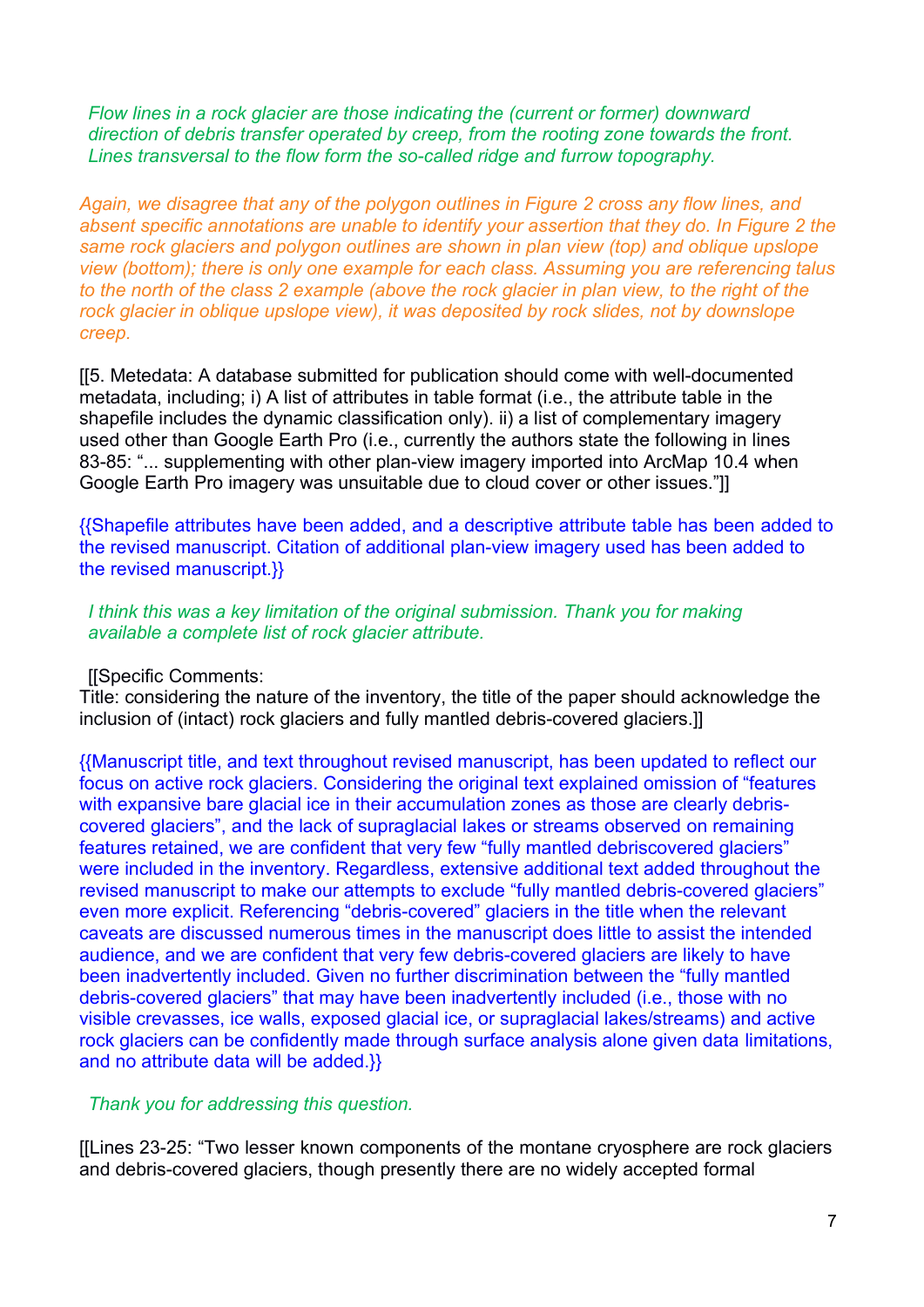definitions of either feature type that can be used to universally and unambiguously discriminate the two for all purposes"

In my opinion, this approach leads to confusion. The statement is not supported by any reference and discounts decades of research focused respectively on debris-covered glaciers and rock glaciers. It is more fair to say that there are widely accepted definitions of rock glaciers and debris-covered glaciers, and that a minority disagrees.]]

{{Extensive text has been added to revised manuscript to describe the subset of debris covered glaciers (i.e., those with no visible crevasses, ice walls, exposed glacial ice, or supraglacial lakes/streams) that may have inadvertently been included due to our inability to discriminate them from active rock glaciers based on aerial/satellite imagery alone. Text and citations have been added to the manuscript to briefly describe the widely accepted "continuum concept" of glaciers, rock glaciers and debris-covered glaciers, as well as the common transition of debris-covered glaciers to rock glaciers. We will have to agree to disagree about how widely accepted your preferred definitions of debris-covered glaciers and rock glaciers are since you do not provide them in your comments here, but we are unaware of any rock glacier researchers who reject the "continuum concept" as wholly without merit. We agree that distinctions occasionally can, and when possible should, be made between rock glaciers and "fully mantled debris-covered glaciers" (i.e., those with no visible crevasses, ice walls, exposed glacial ice, or supraglacial lakes/streams), but such distinctions can only be confidently made with detailed field surveys (e.g., coring, GPR, etc.), cannot be made using manual aerial/satellite image classification, will ultimately come down to semantics based on internal ice fraction and arrangement, and should not be a barrier to disseminating this active rock glacier inventory to the rock glacier research community.}}

*I did provide reference to definitions on rock glaciers by referencing to Barsch (1996), and follow up papers (i.e., Haeberli et al., 2006). I also did provide features that are known for differentiating debris-covered glaciers from rock glaciers in one of my other comments.*

*Please consider having a look at the website of the IPA (International Permafrost Association) action group on rock glacier inventories, hosted by the University of Fribourg. In there you will find Baseline concepts and guidelines, including updated definitions of rock glaciers and morphological differences with debris-covered glaciers.*

#### *https:/[/www.unifr.ch/geo/geomorphology/en/research/ipa-action-group-rock-glacier/](http://www.unifr.ch/geo/geomorphology/en/research/ipa-action-group-rock-glacier/)*

*We have included the Barsch reference at your suggestion (Haeberli 2006 was already cited several times), but cannot identify any meaningful or significant differences from definitions put forth in references you suggest and the definitions used in our last submission. We believe the detailed descriptions of what we consider to be an "active" rock glacier, and the steps employed to identify them and discriminate them from inactive and relict rock glaciers, agree well with the definitions used by the wider rock glacier research community. We appreciate the work of the IPA action group on rock glaciers and wish them success in their efforts to standardize rock glacier inventory methods, but hope you can see the value of our inventory which was completed well before the action group was ever convened.* 

[[Lines 37-38: "Fully debris-covered glaciers are indistinguishable from the more traditionally defined rock glaciers through surface analysis alone". Please try to support similar clearcut statements with references and illustrative examples (i.e., figures).]]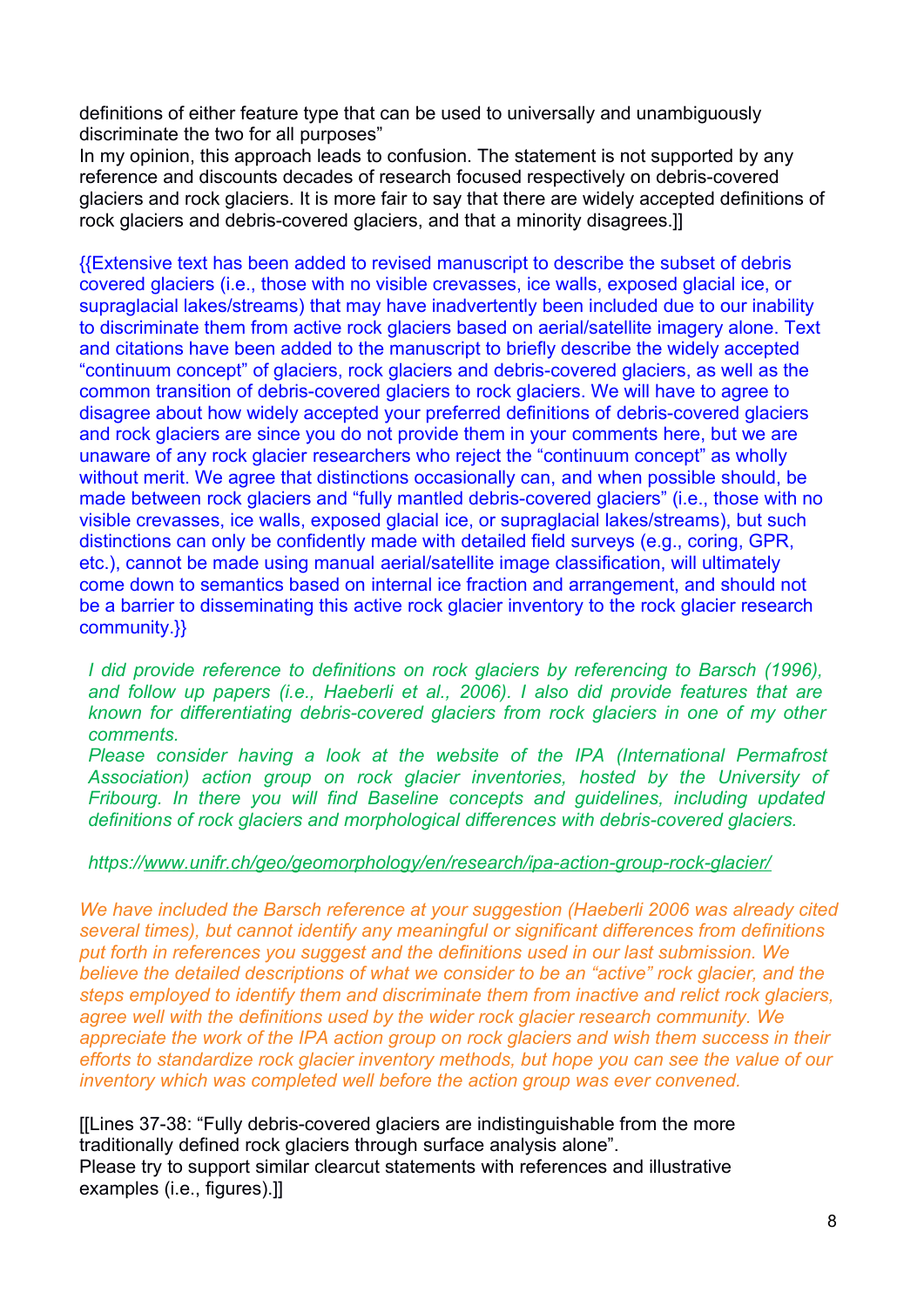{{We have added considerable clarifying/qualifying text to the passage you referenced, but the original point remains relevant and unchanged: fully mantled debris-covered glaciers (i.e., those with no visible crevasses, ice walls, exposed glacial ice, or supraglacial lakes/streams) are, in most cases, very difficult, if not impossible, to confidently discriminate from active rock glaciers through surface analysis alone.}}

## *Thank you for addressing this point.*

[[Lines 41-42: "The semantics of classifying these two cryospheric feature types is occasionally debated, but is not something we seek to resolve with this inventory (Clark et al. 1998, Potter 1972, Haeberli et al. 2006, Berthling 2011)." I think the question is way beyond semantics. I understand that you do not want to enter into this dispute, but there are a number of morphological attributes that in many instances should aid guiding distinction between rock glaciers and debris-covered glaciers. Merging rock glaciers and debris-covered glaciers in one database without any sort of morphological distinction represents a major limitation of this inventory.]]

{{We appreciate you comment, but fear you have drastically overestimated the number of debris covered glaciers that have been inadvertently included in our active rock glacier inventory. See our numerous responses above referencing imagery limitations with respect to confidently discriminating all "fully mantled debris-covered glaciers" (i.e., those with no visible crevasses, ice walls, exposed glacial ice, or supraglacial lakes/streams) from active rock glaciers, as well as extensive text expansion on this topic in the introduction of the revised manuscript. Again, we are confident that very few debris covered glaciers were included in the active rock glacier inventory.}}

# *Thank you for clarifying this point. In the manuscript, there was no quantitative information through which I could guess the proportion of inadvertently misclassified rock glaciers.*

[[Lines 131-134: "To partially address this ambiguity all features identified as rock glaciers were subsequently assigned to a three-tier classification system based on surface characteristics known to correlate with downslope movement motivated by deformation of the internal ice-rock matrix (Figure 1)."

Which would be the surface characteristics known to correlate with downslope movement? Please provide empirical data or reference to empirical publications showing such correlations. My impression is that by increasing the number of activity classes (three in this case), one is going to increase the degree of uncertainty. Please see my general comment #2.]]

{{Ridge and swale surface banding, commonly referred to as "flow banding", is widely accepted to be the result of differential flow rates and is highlighted in virtually every peer reviewed publication that focuses on rock glacier flow rates. We believe this correlation is patently obvious to any rock glacier researchers, our intended audience, but have added several citations to Section 2.2 to address the reviewer's concern. More flow banding indicates more flow, which in turn indicates higher levels of rock glacier activity. We are confident that all features included in the inventory can accurately be described as "active", and by providing additional qualitative information in the form of our our three-tired classification scheme we have added flexibility to future applications of the inventory. As demonstrated in our blind tests of classifications completed by numerous analysts,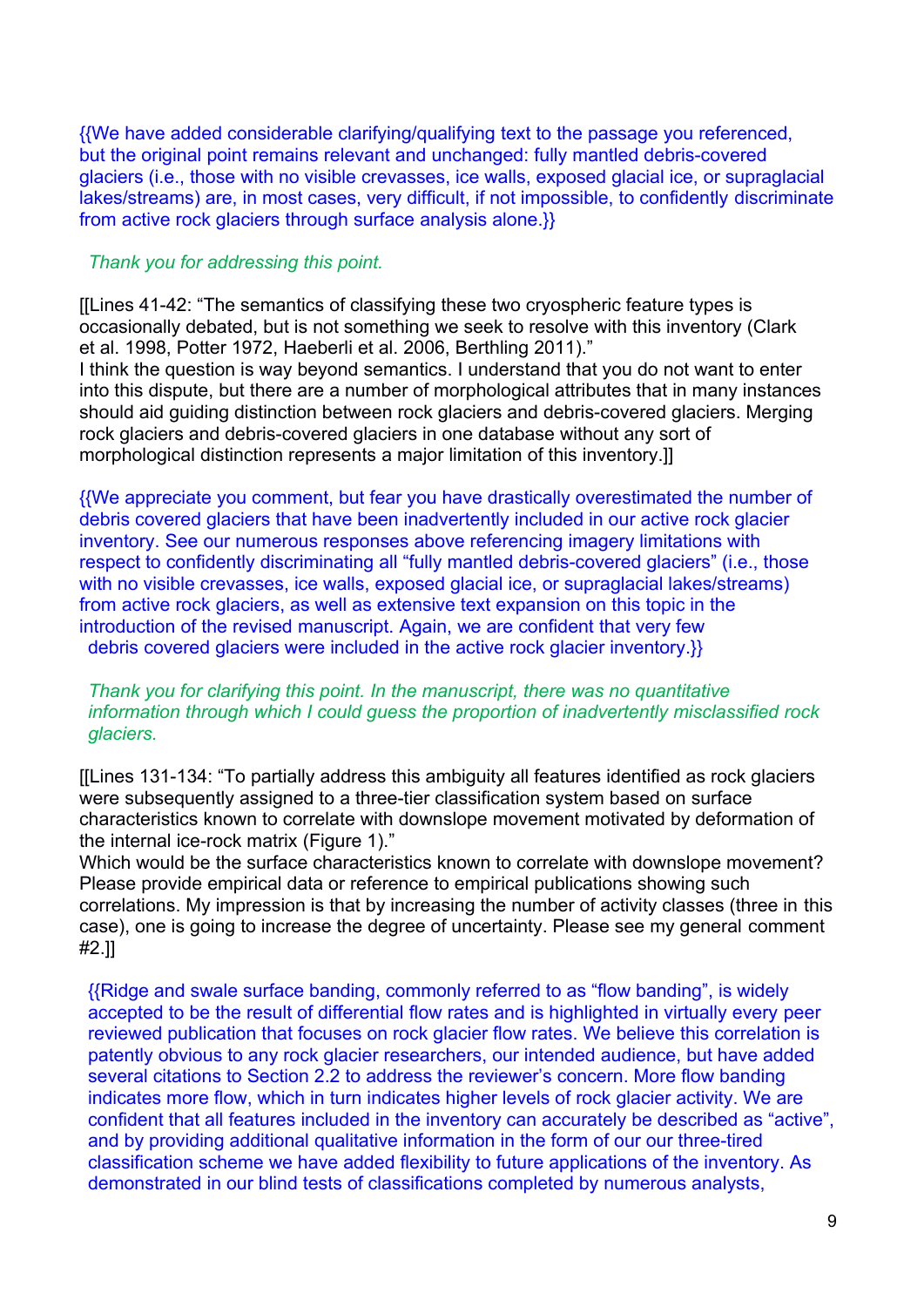classification homogeneity is high across all three classes, but highest for Class 1 features. If readers wish to further analyze the inventory and only include those features with the very highest classification confidence, they can focus on Class 1 features. If readers wish to further analyze the inventory and are satisfied with slightly lower classification confidence, they can include all three classes of features.}}

*I thank the authors for their reply but I fear this is not going to solve the question I raised. This three-class classification scheme for active rock glaciers tends to read too much solely from visual inspection of optical imagery. Apparently, it makes difficult direct comparison with existing studies i.e., see last part of section 4.2, where the authors have to guess which PSUARGI class (1, 2 or 3) to consider against. For example, why do they compare PSUARGI Class 1 with "Active" rock glaciers in Janke (2008)? If PSUARGI included active rock glaciers only, then Janke's mapping should be compared with the combination of classes 1, 2 and 3.*

*As mentioned earlier in this review, without a better definition of how PSUARGI active rock glaciers compare to the three-part classical classification (active, inactive and relict), this inventory remains difficult to be considered in the broader international context.*

*Again, we assert that our three class system adds flexibility to future uses of the inventory as described in our initial response. We used our class 1 features when comparing to Janke 2008 because they are the class that was identified with methods that most directly accord with methods used by Janke to identify the "active" class. As described in our classification scheme, and a notion widely held in the rock glacier research community and described in numerous references cited, rock glacier activity is a continuum, not a simple binary. There will undoubtedly be some disagreement in the rock glacier research community on our classifications, as there are with classifications in all rock glacier inventories based solely on visual interpretation of aerial imagery, but the least amount of disagreement will undoubtedly* be with our class 1 features. We believe our inventory can be compared, with minimal *difficulty and high confidence, in international context to other rock glacier inventories that also identify "active" rock glaciers.* 

[[Line 155: "after removing 146 small (< 0.01 km2) Class 3 rock glaciers following glaciological convention of area thresholds".

Why using this threshold size? Rock glaciers are not glaciers, neither are included in the World Glacier Inventory.]]

{{Rock glacier research is very much informed by glacier research, a discipline with much more robust inventories available due to much more robust remote sensing analysis techniques available, mostly stemming from the spectral reluctance of exposed ice. Glacier inventories have identified a lower area threshold beyond which glaciers cannot be confidently identified and delineated, and given rock glaciers are much more difficult to identify than glaciers it seems only prudent that we apply the same area threshold. In any event, the omitted features would have contributed only a minuscule fraction of the features included by count, and a virtually infinitesimal fraction of the features included by area.}}

*The question is not as straightforward as pictured by the authors. The WGI is largely based on satellite imagery, and glaciers are much more dynamic in nature than rock glaciers. As such, their mapping include uncertainty related to distinguishing between snow, ice and firn, which does not really apply to rock glaciers. Anyway, my question was*